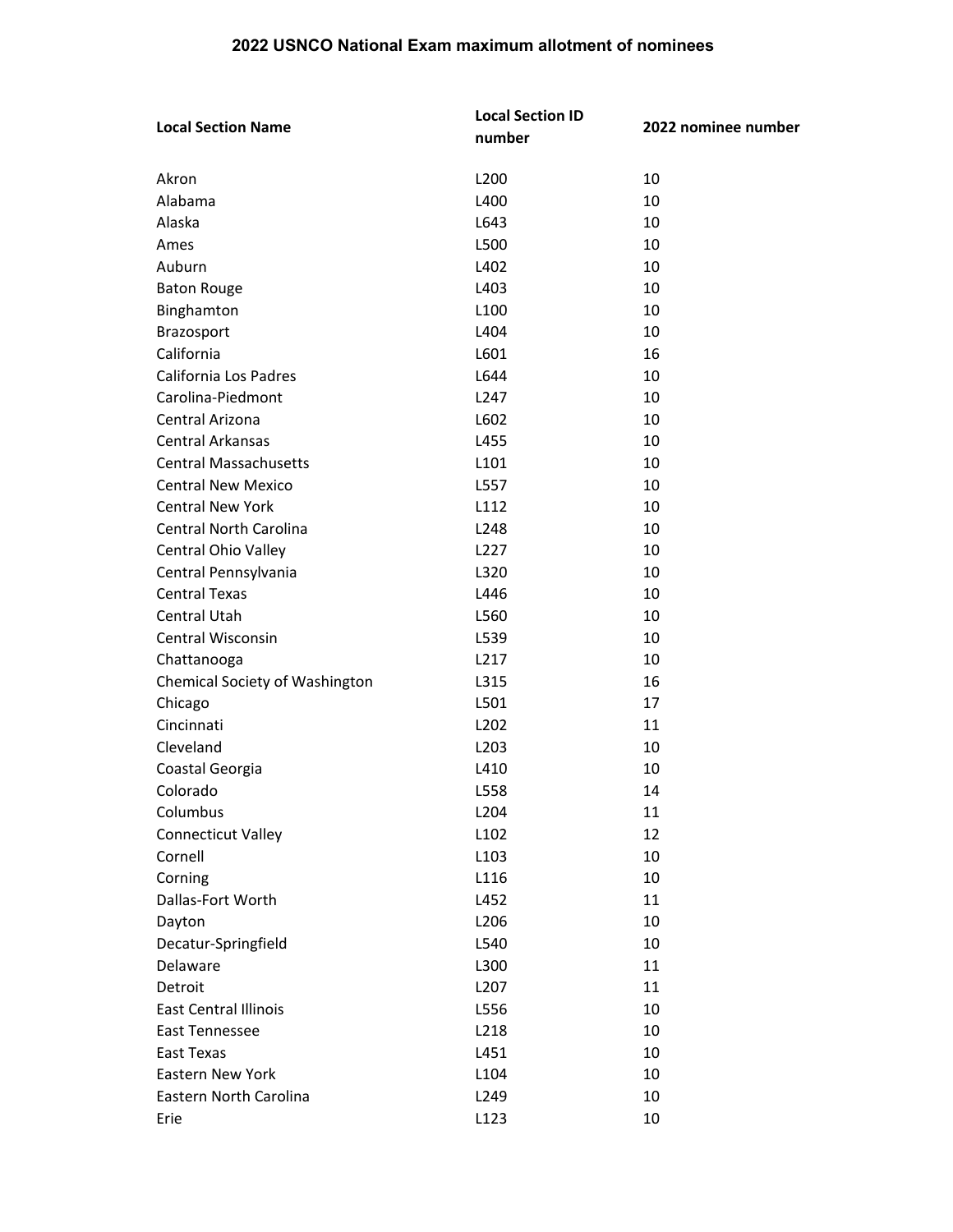| Florida                   | L413              | 10 |
|---------------------------|-------------------|----|
| Georgia                   | L414              | 12 |
| <b>Greater Houston</b>    | L436              | 13 |
| Green Mountain            | L114              | 10 |
| <b>Hampton Roads</b>      | L250              | 10 |
| Hawaii                    | L608              | 10 |
| Heart O' Texas            | L453              | 10 |
| <b>Huron Valley</b>       | L220              | 10 |
| Idaho                     | L561              | 10 |
| Illinois Heartland        | L518              | 10 |
| Illinois-Iowa             | L502              | 10 |
| Indiana                   | L <sub>2</sub> 33 | 11 |
| Indiana-Kentucky Border   | L <sub>209</sub>  | 10 |
| <b>Inland Northwest</b>   | L610              | 10 |
| Iowa                      | L505              | 10 |
| Jacksonville              | L417              | 10 |
| Joliet                    | L506              | 10 |
| Kalamazoo                 | L562              | 10 |
| Kanawha Valley            | L224              | 10 |
| Kansas City               | L508              | 10 |
| Kansas State University   | L509              | 10 |
| Kentucky Lake             | L <sub>234</sub>  | 10 |
| LaCrosse-Winona           | L537              | 10 |
| Lake Superior             | L510              | 10 |
| Lehigh Valley             | L318              | 10 |
| Lexington                 | L228              | 10 |
| Louisiana Section         | L419              | 10 |
| Louisville                | L <sub>229</sub>  | 10 |
| Maine                     | L <sub>105</sub>  | 10 |
| Mark Twain                | L520              | 10 |
| Maryland                  | L301              | 12 |
| Memphis                   | L456              | 10 |
| Michigan State University | L <sub>231</sub>  | 10 |
| Middle Georgia            | L454              | 10 |
| Mid-Hudson                | L <sub>106</sub>  | 10 |
| Midland                   | L211              | 10 |
| Milwaukee                 | L512              | 10 |
| Minnesota                 | L513              | 13 |
| Mississippi               | L422              | 10 |
| Mobile                    | L423              | 10 |
| Mojave Desert             | L611              | 10 |
| Mo-Kan-Ok, The Tri-State  | L526              | 10 |
| Montana                   | L563              | 10 |
| Nashville                 | L <sub>236</sub>  | 10 |
| Nebraska                  | L514              | 10 |
| New Haven                 | L <sub>107</sub>  | 10 |
| New York                  | L <sub>108</sub>  | 16 |
| North Alabama             | L425              | 10 |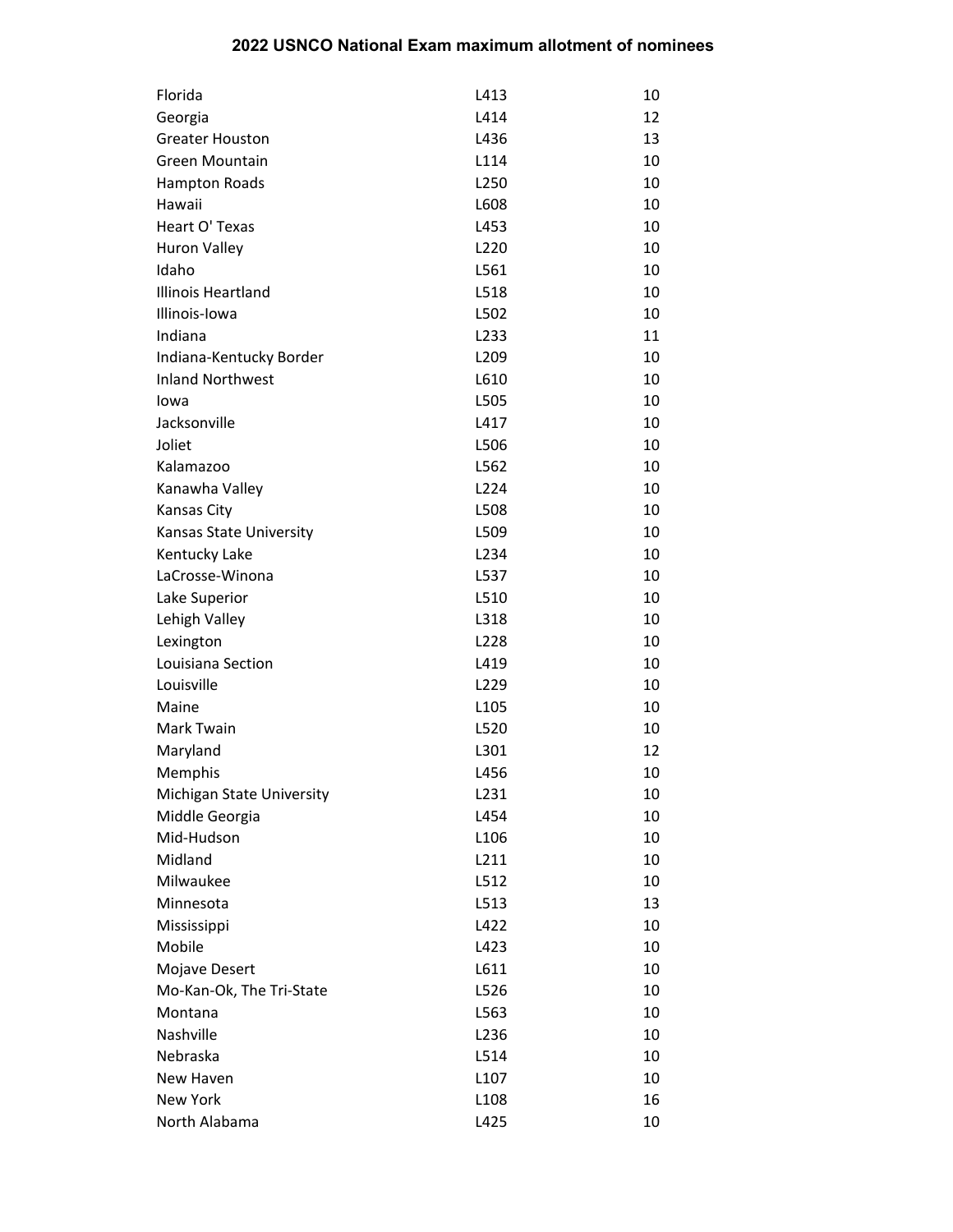| North Carolina          | L251             | 13 |
|-------------------------|------------------|----|
| North Jersey            | L303             | 17 |
| Northeast Georgia       | L427             | 10 |
| Northeast Tennessee     | L <sub>237</sub> | 10 |
| Northeast Wisconsin     | L515             | 10 |
| Northeastern            | L <sub>109</sub> | 23 |
| Northeastern Indiana    | L <sub>238</sub> | 10 |
| Northeastern Ohio       | L212             | 10 |
| Northern New York       | L110             | 10 |
| Northern Oklahoma       | L457             | 10 |
| Northern West Virginia  | L <sub>225</sub> | 10 |
| Northwest Central Ohio  | L210             | 10 |
| Northwest Louisiana     | L401             | 10 |
| Oklahoma                | L458             | 10 |
| Ole Miss                | L420             | 10 |
| Omaha                   | L517             | 10 |
| <b>Orange County</b>    | L616             | 10 |
| Oregon                  | L617             | 10 |
| Orlando                 | L411             | 10 |
| <b>Ouachita Valley</b>  | L430             | 10 |
| Ozark                   | L548             | 10 |
| <b>Panhandle Plains</b> | L459             | 10 |
| Penn-Ohio Border        | L213             | 10 |
| Penn-York               | L124             | 10 |
| Pensacola               | L431             | 10 |
| Permian Basin           | L460             | 10 |
| Philadelphia            | L304             | 19 |
| Pittsburgh              | L215             | 12 |
| Portland                | L620             | 10 |
| Princeton               | L305             | 10 |
| <b>Puerto Rico</b>      | L445             | 10 |
| <b>Puget Sound</b>      | L621             | 12 |
| Purdue                  | L <sub>239</sub> | 10 |
| Red River Valley        | L521             | 10 |
| Rhode Island            | L111             | 10 |
| Richland                | L622             | 10 |
| Rio Grande Valley       | L461             | 10 |
| Rochester               | L118             | 10 |
| <b>Rock River</b>       | L547             | 10 |
| Sabine-Neches           | L433             | 10 |
| Sacramento              | L623             | 10 |
| Salt Lake               | L564             | 10 |
| San Antonio             | L447             | 10 |
| San Diego               | L626             | 13 |
| San Gorgonio            | L627             | 10 |